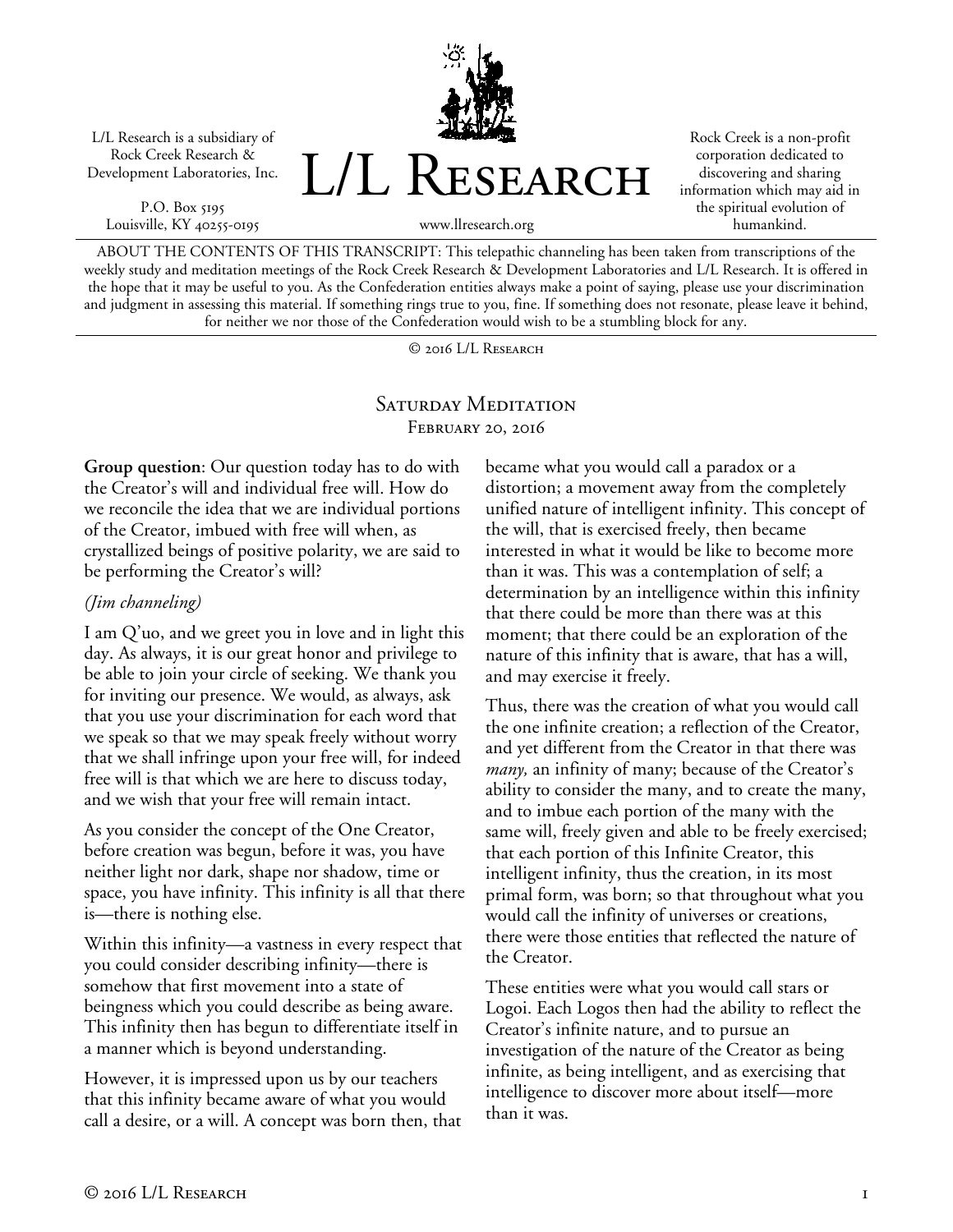Each Logos then was also free in a similar fashion to create further extensions of the nature of intelligent infinity, and further extensions of each Logos' self. The quality of being contained the unity of all within each portion of itself, so that throughout this infinite universe of Logoi there continued the exercise of free will to discover more and more the nature of the one creation, so that each Logos was able to create about it the equivalent or analog of itself in the form of what you would call planets revolving about each Logos in a certain circumscribed orbit—or relationship to the Logos and to each other planet, and in a less discernable fashion to all other Logoi and planets, and indeed the One Infinite Creator, or intelligent infinity, for we are still in an unified creation.

Further individualization of creation occurred. There were, upon each planetary sphere, the entities of earth, wind, fire and water, imbued with similar consciousness of self and the accompanying freedom of will. These being foundation characteristics of each portion of the one creation in its individualization to what you would call smaller and smaller reproductions of intelligent infinity. Thus, the process of evolution began to take place as the consciousness of the smallest amount of earth, wind, fire and water began to teach each other how to become sea, river, mountain, land, air that blows and burns incandescently in an untimed or timeless state. Thus the creation has begun, and within this creation, then, there is the movement of consciousness along an upward spiraling line of light from one level of vibration to the next.

At this time we would transfer this contact to the one known as Steve. We are those of Q'uo.

## *(Steve channeling)*

I am Q'uo and am with this instrument. We would begin our communication through this instrument by asking this instrument and those here in attendance to place themselves within this upwardly spiraling light and to ask themselves who it is that is the one thus spiraling, and also to whom the spiral tends or goes.

My friends, the answer to the question in both instances is that it is you. It is you whose seeking enlivens the spiral with its livingness, its intention, its desire; and it is you who receives this intention, this desire as a gift. It is the gift of that which you

call life, it is the gift of that primal movement which, coming through you, has its origin at a point beyond you, and has its destination at a point that also seems to be beyond you.

But you are constituted, both as whence and whither, within this bifurcated beyond. So it is true to say that you are both the created and the Creator. It is true to say that as the created you bear that which is your own, and if you wish you may call this your will. But it is also true that as the Creator you participate in that unlimited condition we have referred to as infinity, and infinity has to it intrinsically no limit that one would call a specific will. Yet, will that constitutes itself in the vast complexity of the creation, and that sees itself in distinction from other wills beyond count, wants always something more, wants always something unified, wants always something beyond limit, beyond count: wants infinity.

The point of difficulty for creatures aspiring to advance along the line of spiritual evolution is the question of discernment in which a determination must be made concerning: what of the desire to evolve belongs to mere creatureliness, the mere circumstances of the seeking of the individual, and what belongs to that which calls *to* the seeking creature, that which calls forth from the seeking creature, that which will fulfill the terms of the seeking.

Now, to put the matter in this way seems at first glance to be not very helpful because one does, after all, want to seek better, and one cannot begin to conceive what "seeking better" would be without a clearer conception of the criteria according to which better may be discriminated from worse. That would seem to imply a judgment about what is worse, and dependent upon that judgment a conception of what might be, by contrast, the better. Lacking any clear conception of what the better would be, one is merely left with a sense of the inadequacy of the present state of one's being. Thus, the great spiritual aspiration continues and, my friends, we would say that it continues well beyond the level of thirddensity seeking into fourth, into fifth, into sixth, and, we are increasingly aware, beyond.

One does not have a perfectly clear conception of the destination of spiritual seeking. And lacking that one cannot say what it would mean to satisfy the criterion of clarity in seeking such that one could put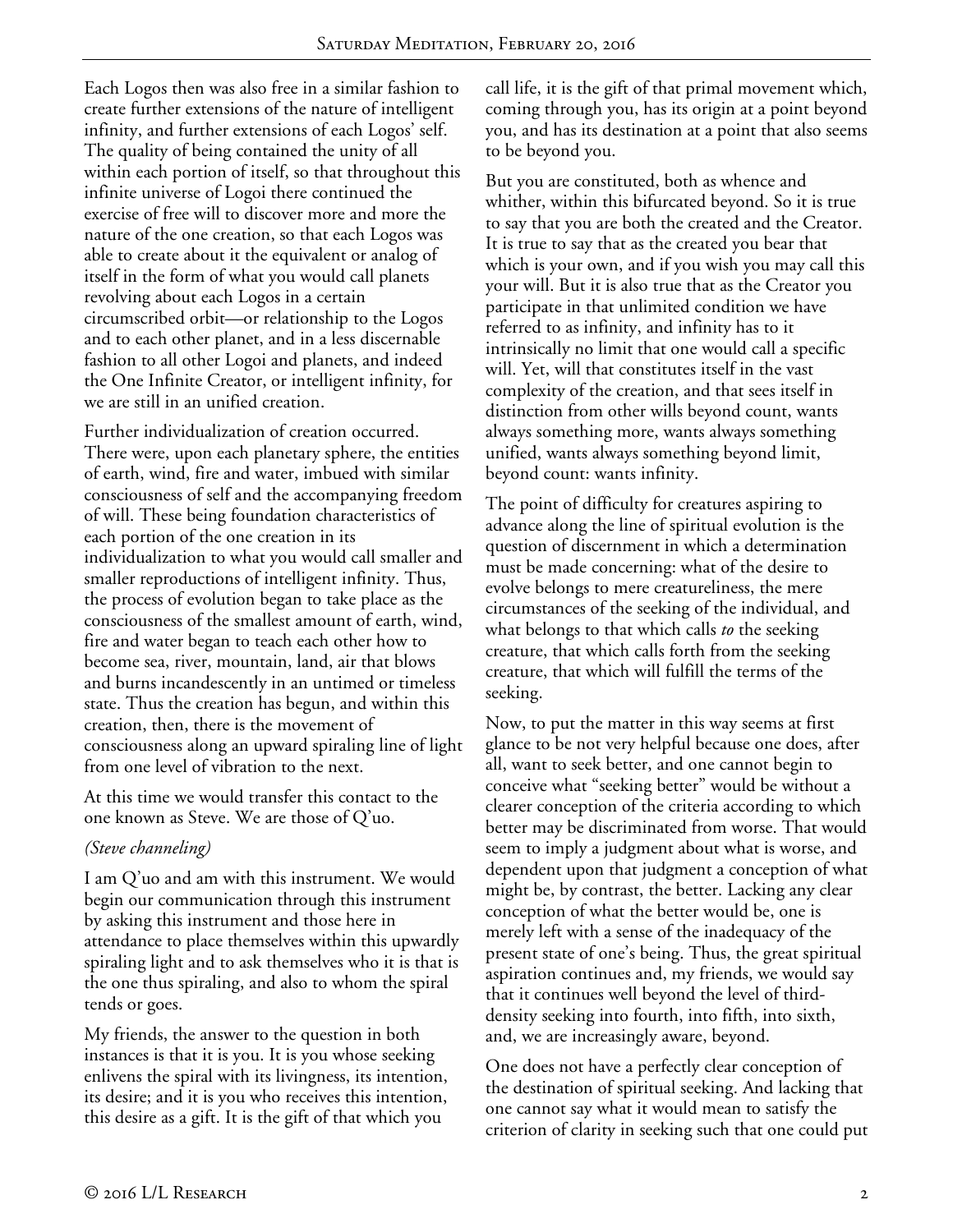a concept to the notion of what the Creator's will in itself might be.

However, when you reflect upon all those many desires you have experienced in your lives, and when you have come to realize that desire upon desire has issued in more desire and more desire yet—and in such a way that it sometimes becomes clear to you that there is within the life of desire a distinction that emerges, cloudy at first but clearer as it goes, that some desires are more capable of eloquently expressing your beingness, more capable of finding pathways to creative expressions of that beingness you can feel the beingness you are learning to express is less and less limited, more and more inclusive. You can begin to think of a trajectory of seeking that allows the will you are learning to channel from those root sources of your being to find a home or a destination that seems to converge with more eloquent expressions of what it means to be will.

And one finds joy when will learns to converge with other strands of will it finds in its immediate proximity. And one finds in this joy that one is spurred on to higher and higher aspiration. At some point it becomes possible to think a thought that seems to suggest a will that would embrace all possible wills: that is a thought, we would suggest to you, that one may call the Creator's will, or, if you prefer, creative will itself, or perfect creativity in will.

And so one may then reflect back on all of the loose strands of willing—all of the stray and often lost desires that collectively mark out the life experience as you live it in this particular opportunity for living that has been afforded you in the incarnation—and you may give to yourself the gift of realizing that there is unity possible.

There is, my friends, in desire itself, a nisus<sup>[1](#page-2-0)</sup>, or an instinctual striving for unity. Love may enjoy the name of this unity at the point at which desire has found its direction. In many cases it would seem as if this direction takes the form of a specific object of that love, takes the form of the beloved. There are many things to love, and it is easy for the soul which is learning to find its way, to flit from flower to flower, so to speak, somewhat harder to discover that there is within a single flower enough reflection of the infinite to occupy a lifetime. One looks into the

eyes of the beloved and what does one see but the Creator looking back at one. When the Creator looks back at the creature, the creature may begin to look creatively back at the Creator.

My friends, we would suggest to you that this is the golden moment. To the best of our ability to state the matter, this is the purpose of the creation: that the Creator be given the opportunity to gaze upon itself from a point of view that seems to be not originally present to the self. There is in this thought a depth that we have not plumbed, but there is in this thought a profundity that we have found most inspiring. Therefore, we will say to you that the question that you have posed today is one which is inexhaustible and which must be seen as relevant to the mystery to its very core.

The will of the Creator, the will of the creature, are, from the standpoint of the creation, ultimately not just two, but one; not just one, but two. We are aware that this is likely to be not a completely satisfactory answer, but we are also aware that when it comes to explaining the mystery of the creation, no answer can be completely satisfactory.

We are those of Q'uo and we would return to the one known as Jim in order to further address any queries that may remain upon the minds of those here. Adonai, my friends, Adonai.

## *(Jim channeling)*

I am Q'uo and am with this instrument once again. We thank the one known as Steve for his fine service this afternoon and we would ask those gathered here if there might be a further query to which we might speak.

**Gary:** Q'uo, you said of infinity that it discerned a concept which included the notion that there was more than it was, or that it could explore more than it was, and that it could engage in a contemplation of self. Thus was born through free will the creation.

A metaphor struck me that might help this situation make sense to our third-density minds and I would like you to comment on that metaphor. It's almost as if creation is a daydream, or an act of imagination in the mind, so to speak, of infinity. Not precisely imagination or daydream as we might perceive it, but a self-animated daydream where each part within the daydream is invested with free will to choose its manner of exploration of many-ness, and

 $\overline{a}$ 

<span id="page-2-0"></span><sup>&</sup>lt;sup>1</sup> nisus (noun): an effort or striving toward a particular goal or attainment; impulse.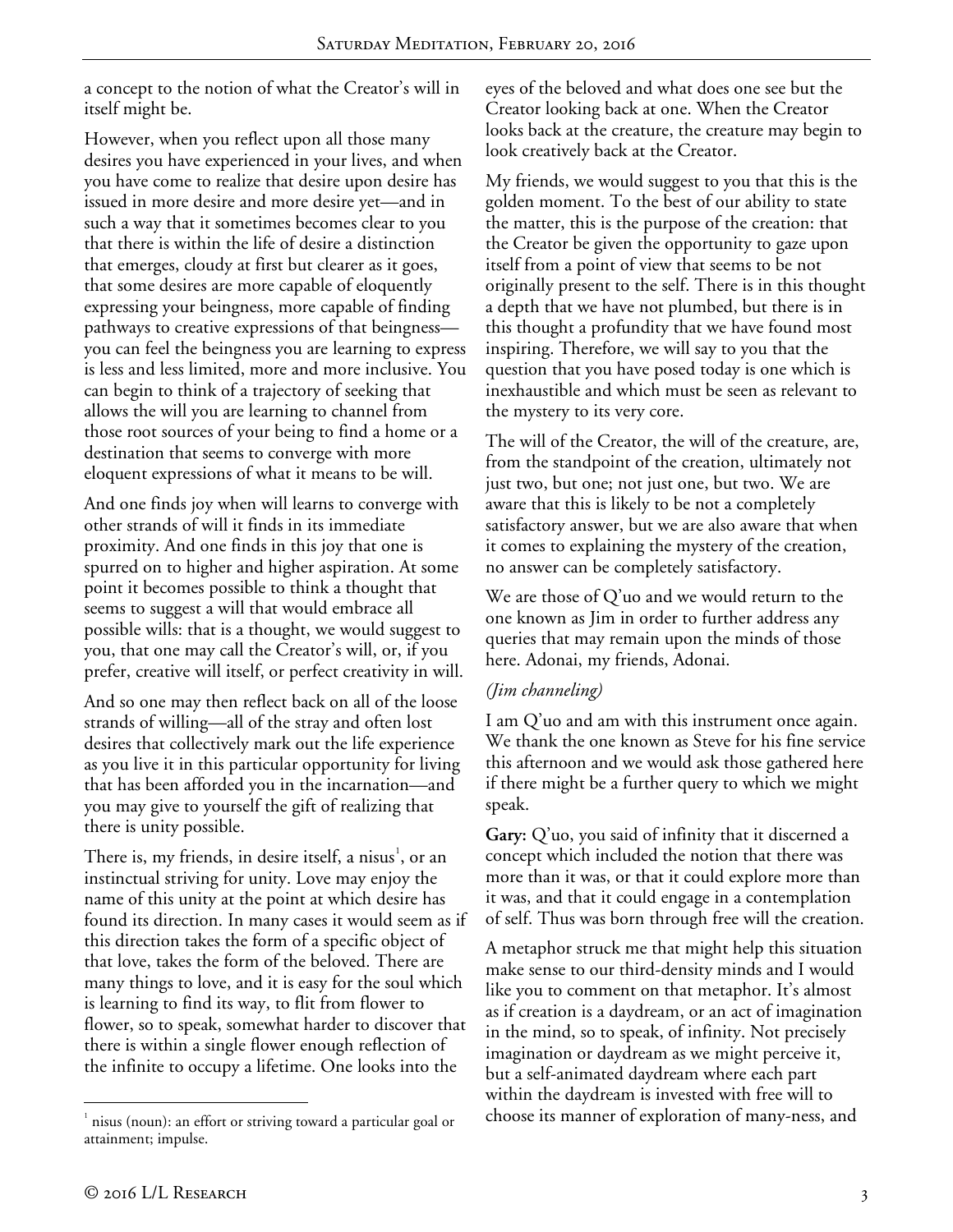its manner of awakening from the daydream to the truth.

In other words infinity initiates the daydream, and the daydream itself runs its own show, with each of its parts ending the daydream when it is ready and able to do so. Maybe similar to authors who write fiction where their characters kind of come alive and take on their own personality and their own course within the imagination of the author writing the fiction. Can you comment on this metaphor?

**Q'uo:** I am Q'uo and we can, my brother, and would be glad to do so. We find it is an apt metaphor that indeed the creation can be seen as a kind of dream. However, it is not that which fades or dissolves with the coming of the day and the night in the cycles of both. For there is within all the creation—whether the entities of which we speak are large, such as the Logoi; smaller, such as yourselves; or even microscopic in your reality—each energy essence has not only free will, but has a duration of, shall we say, time through which the energy it has been invested with may be expended upon its own particular journey of seeking the One Creator from which it sprang.

Thus, each portion of the infinite creation moves in a cyclical fashion, a kind of rhythm, if you will, so that there is the ability and opportunity to expend the given energies in the process of expressing its own individuality, and then in blending that individuality ultimately with the One Creator once again, so that it is offered the opportunity to exercise its free will in any fashion which it chooses.

However, it is also the case that as an infinity of expressions are created by the infinity of entities in the creation, there is a pattern that is traveled through the densities so that when the spirit complex is added to the mind and the body in the third density experience, it is at this point that what you have called the giving up of the freewill of the small self to do the will of the Creator becomes a possibility.

And each entity which moves beyond the third density has, in some fashion, made this, shall we call it a trade, or an exchange, or an amplification, or a differentiation of the individual will given to it by the One Creator to once again then travel back to the Creator in a fashion which could be seen as an exercise of the will of the Creator.

Paradoxically, is there any other will to exercise? Thus all does begin and end in mystery.

Is there a further query, my brother?

**Gary:** That was excellent, thank you, there is a further query, probably one of the single-most impossible questions to answer, and that's the question of *why.* 

There is this infinity which can't be defined because it is everything, there is nothing outside of this infinity against which to compare it. This infinity discerns a concept and decides to create this vast illusion—intricate beyond our understanding, with its own internal systems and rules and illusions of space and time and entities, and yet it is an illusion; the infinity is [in actuality] whole, complete and perfect. It cannot be enhanced; it cannot be diminished; yet it creates this dream.

Mystics say of the reason for the dream is that it is sort of play, or pretend, even. Ra says that the Creator desires to know itself. Can we plumb any more deeply into the why of creation?

**Q'uo:** I am Q'uo and am aware of your query, my brother, and we appreciate the thoughtfulness which has gone into it, for you are, indeed, delving deeply into the very fiber of the One Creator, and the creation. We would take somewhat of a small issue with you, however, in that when the creation was made, it was made in order that the Creator could know itself, could have an enjoyment in doing such, being playful as it is, but also with the hope that it could be enhanced, for this is the great desire of the free will within the Creator and within all of its portion in the Infinite creation. It wishes to know what free will can be able to produce, shall we say, by each of the portions it has created.

How can it become more differentiated when free will is given to an infinite array of entities? For if there were no creation, and only the intelligent infinity remained, and it was unwilling to do more than be, perhaps it would be infinitely bored. But, being playful and curious and intelligent, the One Creator made that which we call the infinite creation in order that there might be, as you say, the Maya, the game, the play; and in this play, all would be actors upon the stage at all times, and there would be many storylines, many experiences beyond imagination; and thus the Creator would learn, being the curious being as it is.